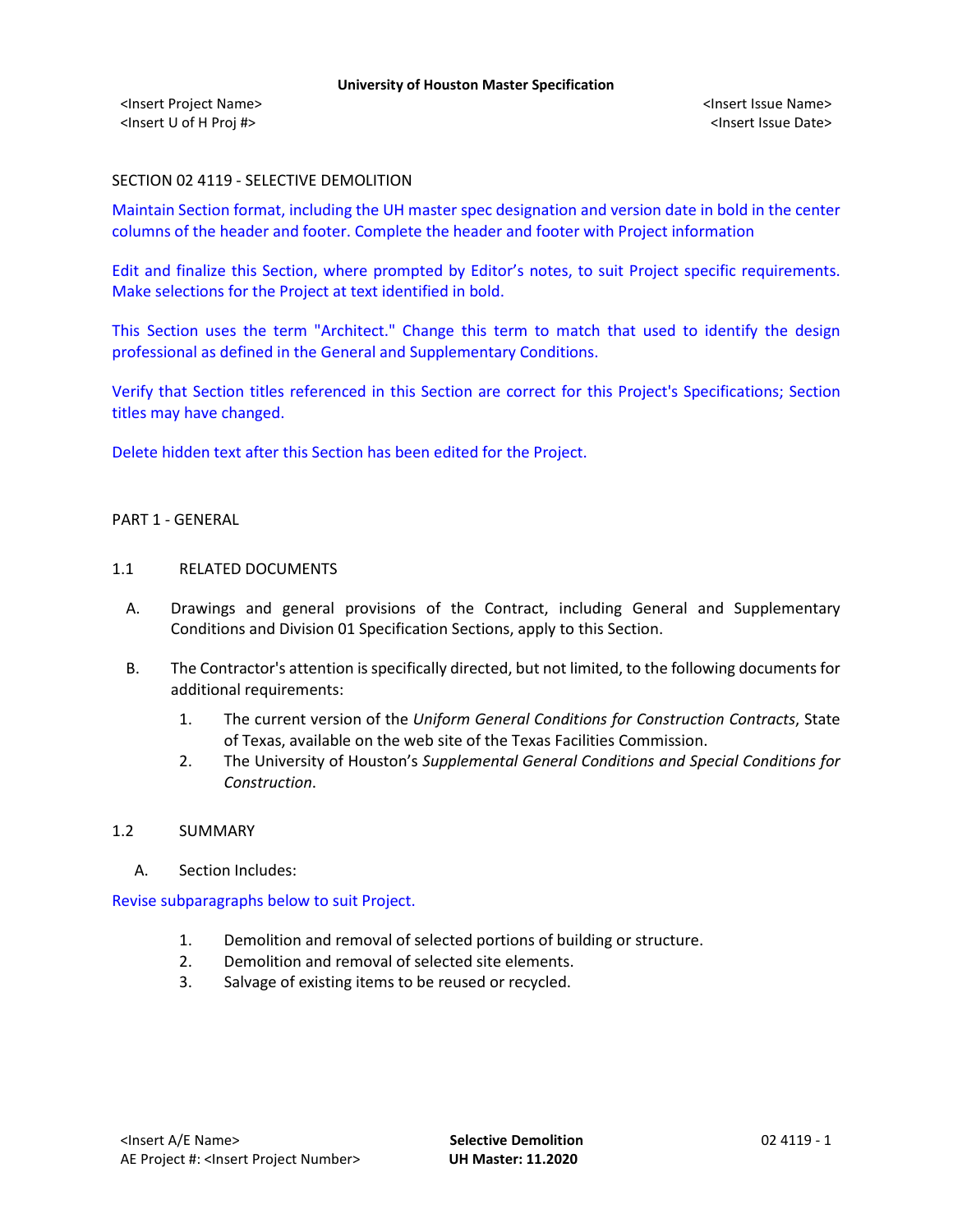# 1.3 DEFINITIONS

- A. Remove: Detach items from existing construction and legally dispose of them off-site unless indicated to be removed and salvaged or removed and reinstalled.
- B. Remove and Salvage: Carefully detach from existing construction, in a manner to prevent damage, and deliver to Owner.
- C. Remove and Reinstall: Detach items from existing construction, prepare for reuse, and reinstall where indicated.
- D. Existing to Remain: Existing items of construction that are not to be permanently removed and that are not otherwise indicated to be removed, removed and salvaged, or removed and reinstalled.

# 1.4 MATERIALS OWNERSHIP

- A. Unless otherwise indicated, demolition waste becomes property of Contractor.
- B. Historic items, relics, antiques, and similar objects including, but not limited to, cornerstones and their contents, commemorative plaques and tablets, and other items of interest or value to Owner that may be uncovered during demolition remain the property of Owner.
	- 1. Carefully salvage in a manner to prevent damage and promptly return to Owner.

## 1.5 PRE-INSTALLATION MEETINGS

Retain "Pre-demolition Conference" Paragraph below if Work of this Section is extensive or complex enough to justify a conference.

- A. Pre-demolition Conference: Conduct conference at Project site.
	- 1. Inspect and discuss condition of construction to be selectively demolished.
	- 2. Review structural load limitations of existing structure.
	- 3. Review and finalize selective demolition schedule and verify availability of materials, demolition personnel, equipment, and facilities needed to make progress and avoid delays.
	- 4. Review requirements of work performed by other trades that rely on substrates exposed by selective demolition operations.
	- 5. Review areas where existing construction is to remain and requires protection.

# 1.6 INFORMATIONAL SUBMITTALS

Coordinate "Qualifications Data" Paragraph below with qualification requirements in Section 01 4000 "Quality Requirements" and as may be supplemented in "Quality Assurance" Article.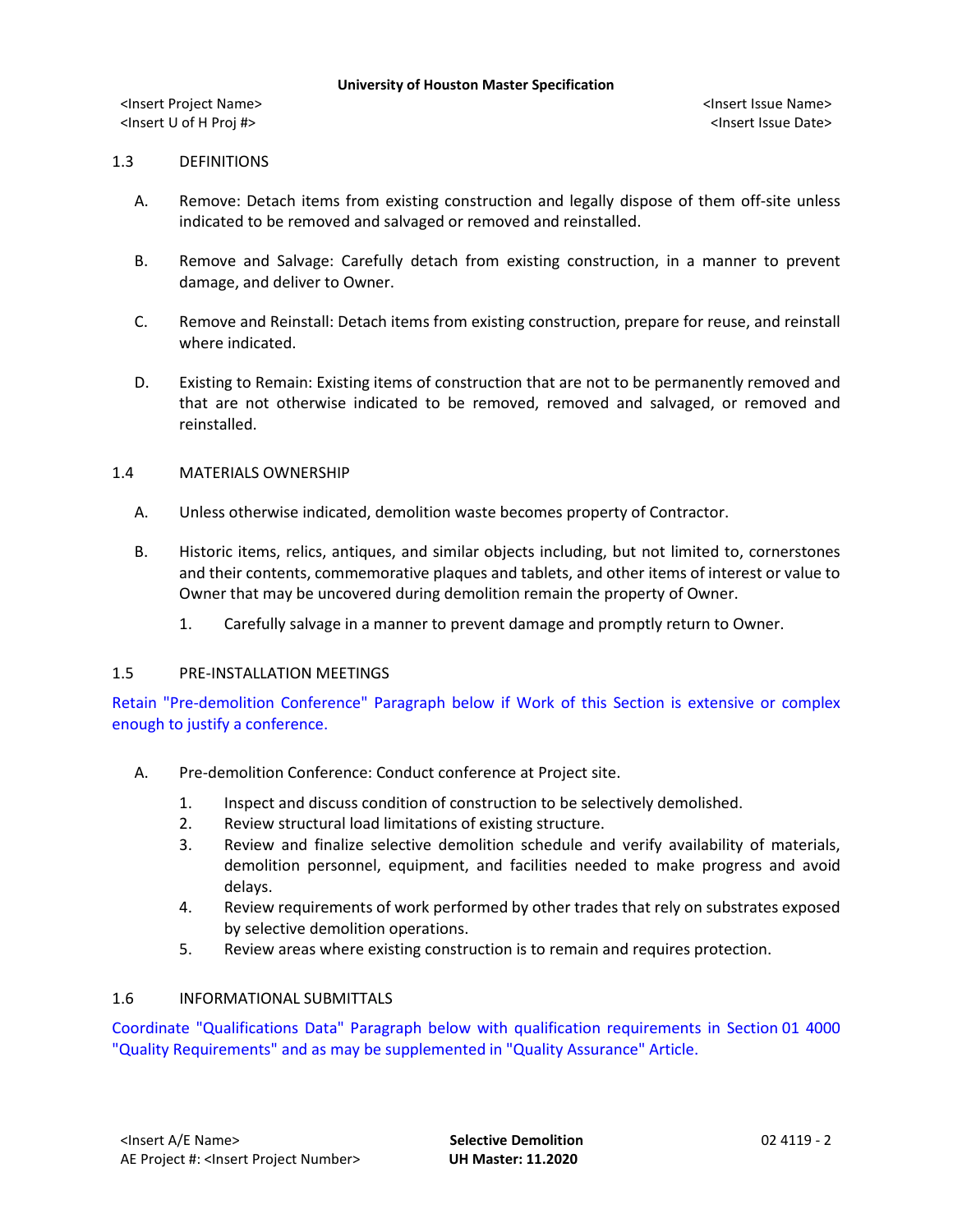- A. Qualifications Data: For refrigerant recovery technician.
- B. Proposed Protection Measures: Submit report, including drawings, that indicate the measures proposed for protecting individuals and property, for environmental protection, for dust control and for noise control. Indicate proposed locations and construction of barriers.
- C. Schedule of Selective Demolition Activities: Indicate the following:
	- 1. Detailed sequence of selective demolition and removal work, with starting and ending dates for each activity. Ensure Owner's on-site operations are uninterrupted.
	- 2. Interruption of utility services. Indicate how long utility services will be interrupted.
	- 3. Coordination for shutoff, capping, and continuation of utility services.
	- 4. Use of elevators and stairs.
	- 5. Coordination of Owner's continuing occupancy of portions of existing building and of Owner's partial occupancy of completed Work.
- D. Inventory: Submit a list of items to be removed, salvaged and delivered to Owner prior to start of demolition.
- E. Pre-demolition Photographs or Video: Submit before Work begins.
- F. Statement of Refrigerant Recovery: Signed by refrigerant recovery technician responsible for recovering refrigerant, stating that all refrigerant that was present was recovered and that recovery was performed according to EPA regulations. Include name and address of technician and date refrigerant was recovered.
- G. Warranties: Submit documentation indicating that existing warranties are still in effect after completion of selective demolition.

## 1.7 CLOSEOUT SUBMITTALS

- A. Inventory: Submit a list of items that have been removed and salvaged.
- B. Landfill Records: Indicate receipt and acceptance of hazardous wastes by a landfill facility licensed to accept hazardous wastes.

## 1.8 QUALITY ASSURANCE

A. Refrigerant Recovery Technician Qualifications: Certified by an EPA-approved certification program.

## 1.9 FIELD CONDITIONS

Retain, revise, or delete this article to suit Project. Insert other limitations if necessary, such as when adjacent floors will be occupied.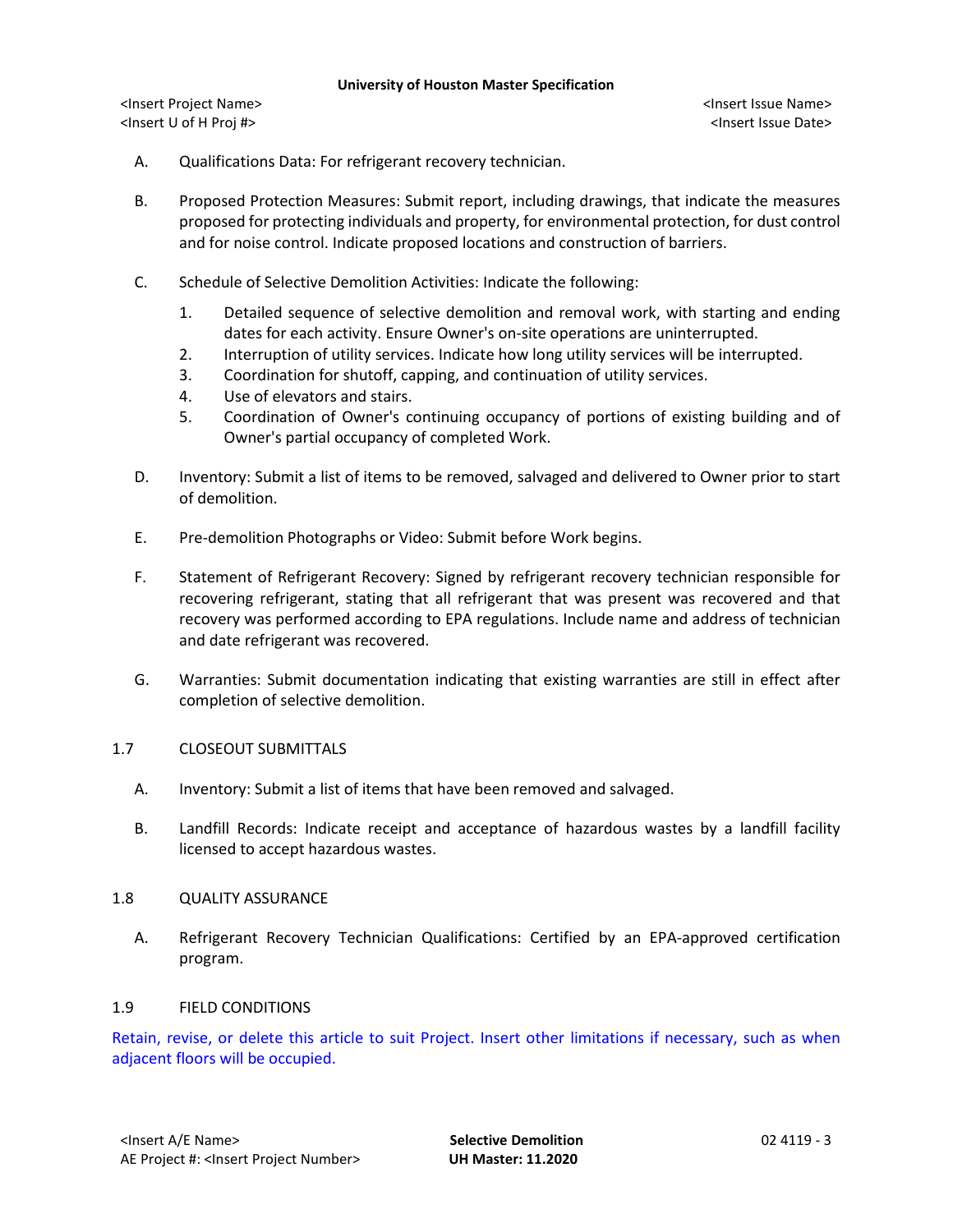<Insert Project Name> <Insert Issue Name> <Insert U of H Proj #> <Insert Issue Date>

- A. Owner will occupy portions of building immediately adjacent to selective demolition area. Conduct selective demolition so Owner's operations will not be disrupted.
- B. Conditions existing at time of inspection for bidding purposes will be maintained by Owner as far as practical.
	- 1. Before selective demolition, Owner will remove the following items:

# a. <**Insert items to be removed by Owner**>.

- C. Notify Architect of discrepancies between existing conditions and Drawings before proceeding with selective demolition.
- D. Hazardous Materials: It is not expected that hazardous materials will be encountered in the Work.
	- 1. Hazardous materials will be removed by Owner before start of the Work.
	- 2. If suspected hazardous materials are encountered, do not disturb; immediately notify Architect and Owner. Hazardous materials will be removed by Owner under a separate contract.
- E. Storage or sale of removed items or materials on-site is not permitted.
- F. Utility Service: Maintain existing utilities indicated to remain in service and protect them against damage during selective demolition operations.
	- 1. Maintain fire-protection facilities in service during selective demolition operations.
- 1.10 WARRANTY

Retain this article if existing warranties would be affected. Obtain existing warranties from Owner.

A. Existing Warranties: Remove, replace, patch, and repair materials and surfaces cut or damaged during selective demolition, by methods and with materials so as not to void existing warranties. Notify warrantor before proceeding. Existing warranties include the following:

# 1. <**Insert warranted system**>.

B. Notify warrantor on completion of selective demolition, and obtain documentation verifying that existing system has been inspected and warranty remains in effect. Submit documentation at Project closeout.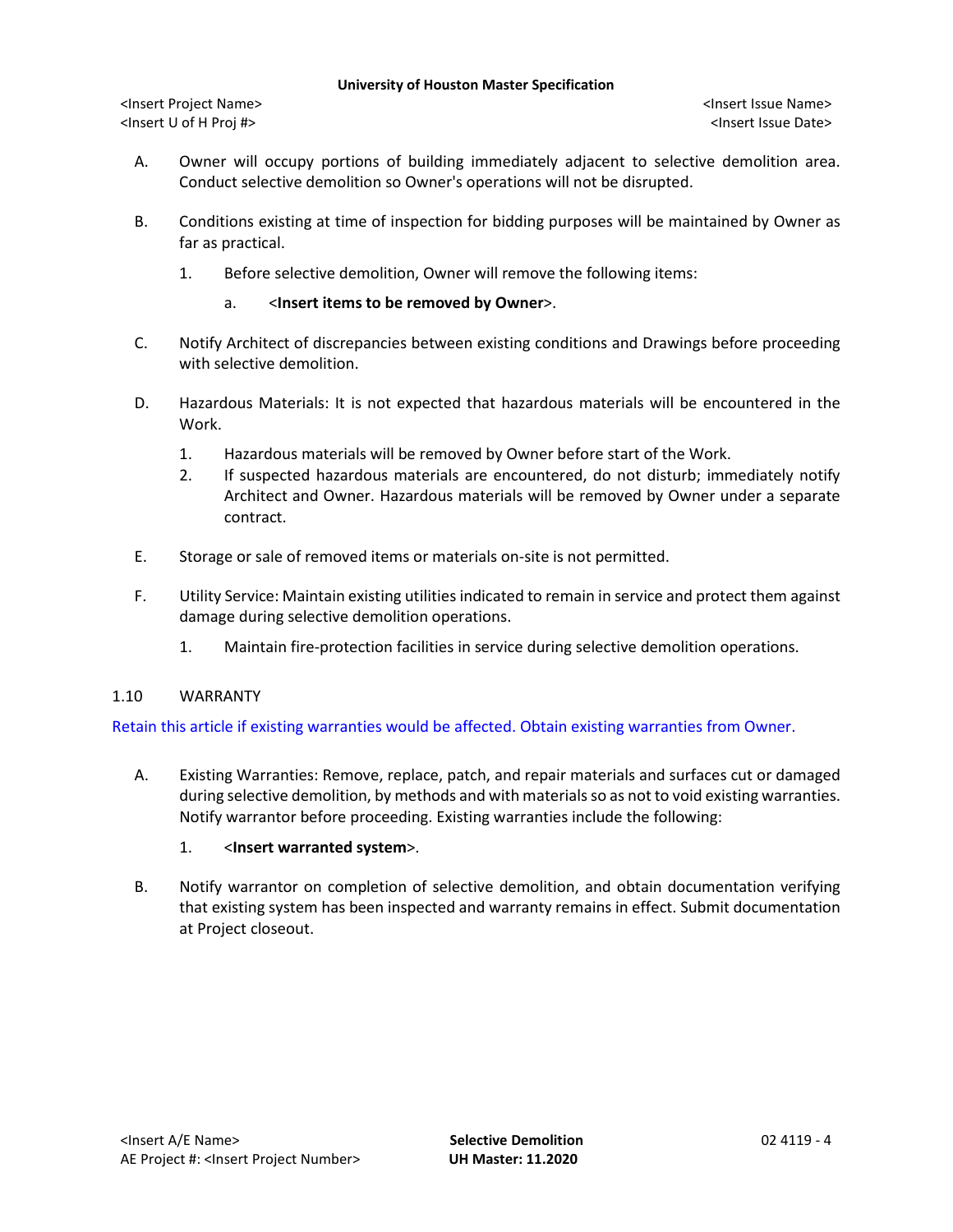# PART 2 - PRODUCTS

# 2.1 PEFORMANCE REQUIREMENTS

- A. Regulatory Requirements: Comply with governing EPA notification regulations before beginning selective demolition. Comply with hauling and disposal regulations of authorities having jurisdiction.
- B. Standards: Comply with ANSI/ASSE A10.6 and NFPA 241.

## PART 3 - EXECUTION

- 3.1 EXAMINATION
	- A. Verify that utilities have been disconnected and capped before starting selective demolition operations.
	- B. If available, review record documents of existing construction provided by Owner. Owner does not guarantee that existing conditions are same as those indicated in record documents.
	- C. Survey existing conditions and correlate with requirements indicated to determine extent of selective demolition required.
	- D. When unanticipated mechanical, electrical or structural elements that conflict with intended function or design are encountered, investigate and measure the nature and extent of conflict. Promptly submit a written report to Architect.
	- E. Perform an engineering survey of condition of building to determine whether removing any element might result in structural deficiency or unplanned collapse of any portion of structure or adjacent structures during selective building demolition operations.
		- 1. Perform surveys as the Work progresses to detect hazards resulting from selective demolition activities.

Retain "Steel Tendons" Subparagraph below if selective demolition includes pre-tensioned or posttensioned concrete slabs and de-tensioning is required.

- 2. Steel Tendons: Locate tensioned steel tendons and include recommendations for detensioning.
- F. Survey of Existing Conditions: Record existing conditions by use of measured drawings, preconstruction photographs, pre-construction videotapes and templates.
	- 1. Inventory and record the condition of items to be removed and salvaged. Provide photographs or video of conditions that might be misconstrued as damage caused by salvage operations.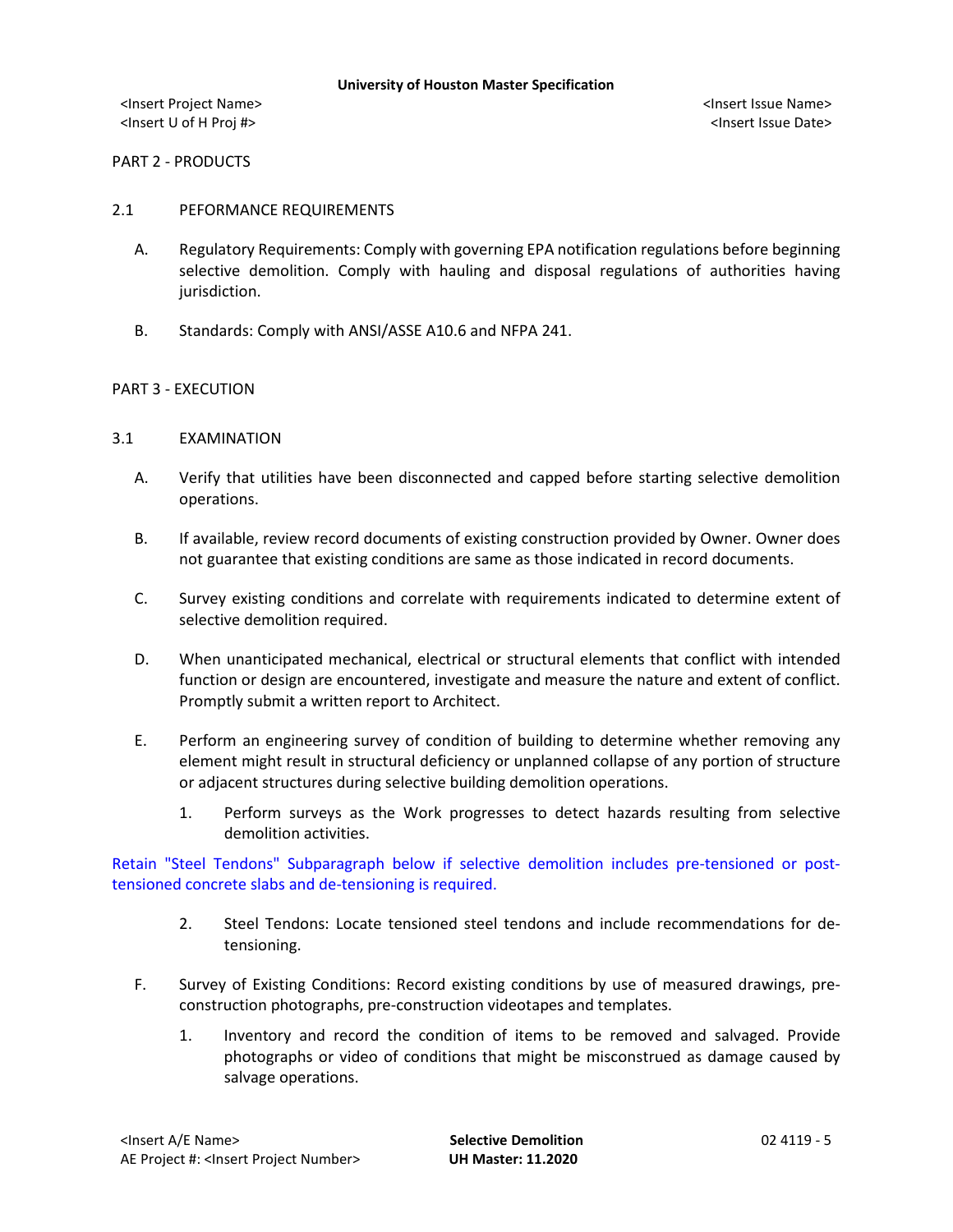# 3.2 UTILITY SERVICES AND MECHANICAL/ELECTRICAL SYSTEMS

- A. Existing Services/Systems to Remain: Maintain services/systems indicated to remain and protect them against damage.
	- 1. Comply with requirements for existing services/systems interruptions specified in Section 01 1000 "Summary."

Retain "Existing Services/Systems to Be Removed, Relocated, or Abandoned" Paragraph below if required. Delete if Owner arranges and performs work.

- B. Existing Services/Systems to Be Removed, Relocated, or Abandoned: Locate, identify, disconnect, and seal or cap off indicated utility services and mechanical/electrical systems serving areas to be selectively demolished.
	- 1. Arrange to shut off indicated utilities with utility companies.
	- 2. If services/systems are required to be removed, relocated, or abandoned, provide temporary services/systems that bypass area of selective demolition and that maintain continuity of services/systems to other parts of building.
	- 3. Disconnect, demolish, and remove fire-suppression systems, plumbing, and HVAC systems, equipment, and components indicated to be removed.
		- a. Piping to Be Removed: Remove portion of piping indicated to be removed and cap or plug remaining piping with same or compatible piping material.
		- b. Piping to Be Abandoned in Place: Drain piping and cap or plug piping with same or compatible piping material.
		- c. Equipment to Be Removed: Disconnect and cap services and remove equipment.
		- d. Equipment to Be Removed and Reinstalled: Disconnect and cap services and remove, clean, and store equipment; when appropriate, reinstall, reconnect, and make equipment operational.
		- e. Equipment to Be Removed and Salvaged: Disconnect and cap services and remove equipment and deliver to Owner.
		- f. Ducts to Be Removed: Remove portion of ducts indicated to be removed and plug remaining ducts with same or compatible ductwork material.
		- g. Ducts to Be Abandoned in Place: Cap or plug ducts with same or compatible ductwork material.

Retain "Refrigerant" Paragraph below if selective demolition includes mechanical equipment containing refrigerant. Refrigerant may be part of equipment such as air-conditioning units, chillers, refrigerators, freezers, icemakers, heat pumps, dehumidifiers, and drinking water coolers.

C. Refrigerant: Remove refrigerant from mechanical equipment to be selectively demolished according to 40 CFR 82 and regulations of authorities having jurisdiction.

# 3.3 PREPARATION

Revise "Site Access and Temporary Controls" and "Temporary Facilities" paragraphs below to suit Project.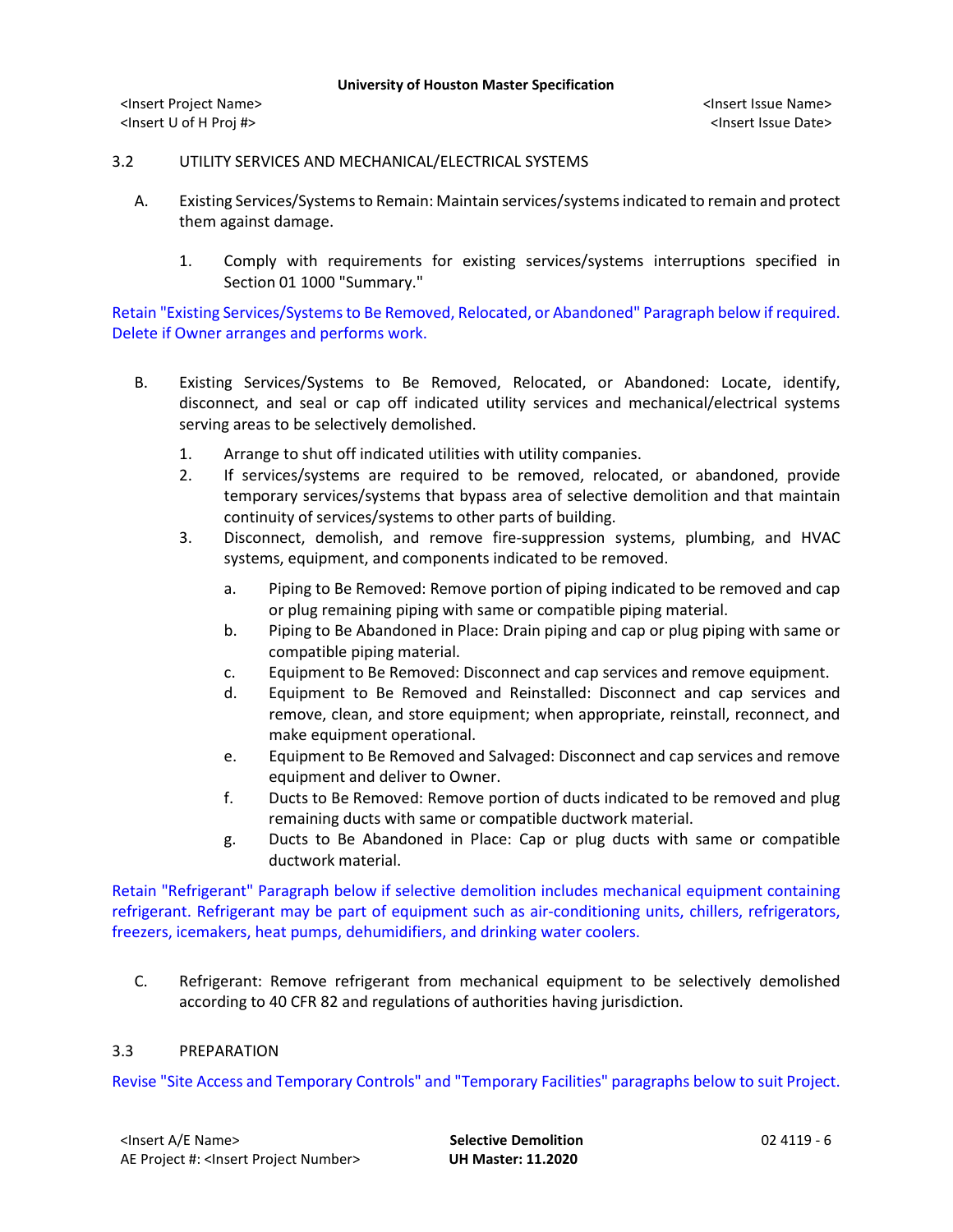<Insert Project Name> <Insert Issue Name> <Insert U of H Proj #> <Insert Issue Date>

- A. Site Access and Temporary Controls: Conduct selective demolition and debris-removal operations to ensure minimum interference with roads, streets, walks, walkways, and other adjacent occupied and used facilities.
	- 1. Comply with requirements for access and protection specified in Section 01 5000 "Temporary Facilities and Controls."
- B. Temporary Facilities: Provide temporary barricades and other protection required to prevent injury to people and damage to adjacent buildings and facilities to remain.
	- 1. Provide protection to ensure safe passage of people around selective demolition area and to and from occupied portions of building.
	- 2. Provide temporary weather protection during interval between selective demolition of existing construction on exterior surfaces and new construction, to prevent water leakage and damage to structure and interior areas.
	- 3. Protect walls, ceilings, floors, and other existing finish work that are to remain or that are exposed during selective demolition operations.
	- 4. Cover and protect furniture, furnishings, and equipment that have not been removed.
	- 5. Comply with requirements for temporary enclosures, dust control, heating, and cooling specified in Section 01 5000 "Temporary Facilities and Controls."
- C. Temporary Shoring: Provide and maintain shoring, bracing, and structural supports as required to preserve stability and prevent movement, settlement, or collapse of construction and finishes to remain, and to prevent unexpected or uncontrolled movement or collapse of construction being demolished.
	- 1. Strengthen or add new supports when required during progress of selective demolition.

# 3.4 SELECTIVE DEMOLITION, GENERAL

- A. General: Demolish and remove existing construction only to the extent required by new construction and as indicated on Drawings. Use methods required to complete the Work within limitations of governing regulations and as follows:
	- 1. Proceed with selective demolition systematically, from higher to lower level. Complete selective demolition operations above each floor or tier before disturbing supporting members on the next lower level.
	- 2. Neatly cut openings and holes plumb, square, and true to dimensions required. Use cutting methods least likely to damage construction to remain or adjoining construction. Use hand tools or small power tools designed for sawing or grinding, not hammering and chopping, to minimize disturbance of adjacent surfaces. Temporarily cover openings to remain.
	- 3. Cut or drill from the exposed or finished side into concealed surfaces to avoid marring existing finished surfaces.
	- 4. Do not use cutting torches until work area is cleared of flammable materials. At concealed spaces, such as duct and pipe interiors, verify condition and contents of hidden space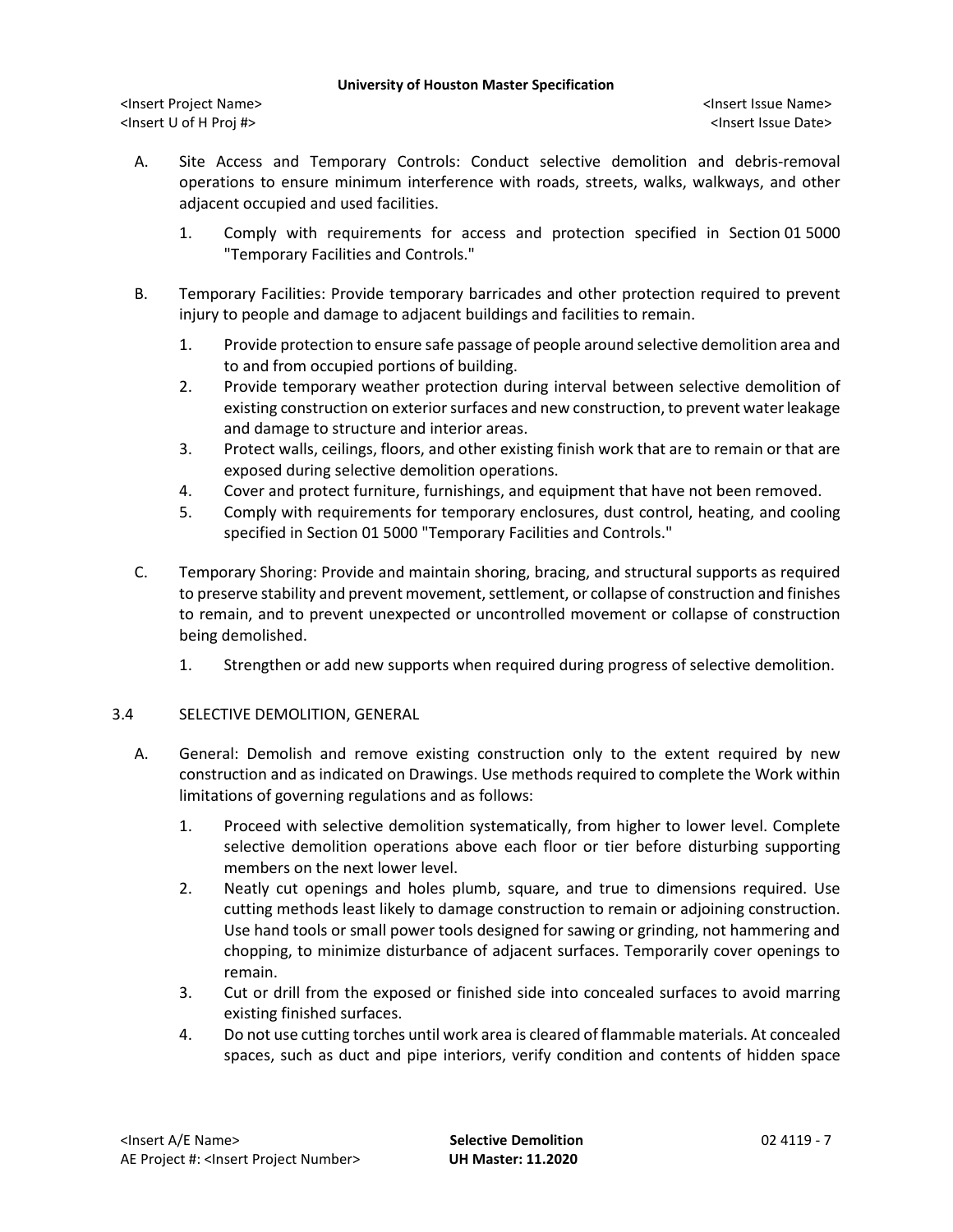<Insert Project Name> <Insert Issue Name> <Insert U of H Proj #> <Insert Issue Date>

before starting flame-cutting operations. Maintain[ **fire watch and**] portable firesuppression devices during flame-cutting operations.

- 5. Maintain adequate ventilation when using cutting torches.
- 6. Remove decayed, vermin-infested, or otherwise dangerous or unsuitable materials and promptly dispose of such materials off-site.
- 7. Remove structural framing members and lower to ground by method suitable to avoid free fall and to prevent ground impact or dust generation.
- 8. Locate selective demolition equipment and remove debris and materials so as not to impose excessive loads on supporting walls, floors or framing.
- 9. Dispose of demolished items and materials promptly. Comply with requirements in Section 01 7419 "Construction Waste Management and Disposal."
- B. Removed and Salvaged Items:
	- 1. Clean salvaged items.
	- 2. Pack or crate items after cleaning. Identify contents of containers.
	- 3. Store items in a secure area until delivery to Owner.
	- 4. Transport items to Owner's storage area designated by Owner.
	- 5. Protect items from damage during transport and storage.
- C. Removed and Reinstalled Items:
	- 1. Clean and repair items to functional condition adequate for intended reuse.
	- 2. Pack or crate items after cleaning and repairing. Identify contents of containers.
	- 3. Protect items from damage during transport and storage.
	- 4. Reinstall items in locations indicated. Comply with installation requirements for new materials and equipment. Provide connections, supports, and miscellaneous materials necessary to make item functional for use indicated.
- D. Existing Items to Remain: Protect construction indicated to remain against damage and soiling during selective demolition. When permitted by Architect, items may be removed to a suitable, protected storage location during selective demolition and cleaned and reinstalled in their original locations after selective demolition operations are complete.

## 3.5 SELECTIVE DEMOLITION PROCEDURES FOR SPECIFIC MATERIALS

This article is an example only. Revise to suit Project.

- A. Concrete: Demolish in sections. Cut concrete full depth at junctures with construction to remain and at regular intervals using power-driven saw, then remove concrete between saw cuts.
- B. Masonry: Demolish in small sections. Cut masonry at junctures with construction to remain, using power-driven saw, then remove masonry between saw cuts.
- C. Concrete Slabs-on-Grade: Saw-cut perimeter of area to be demolished, then break up and remove.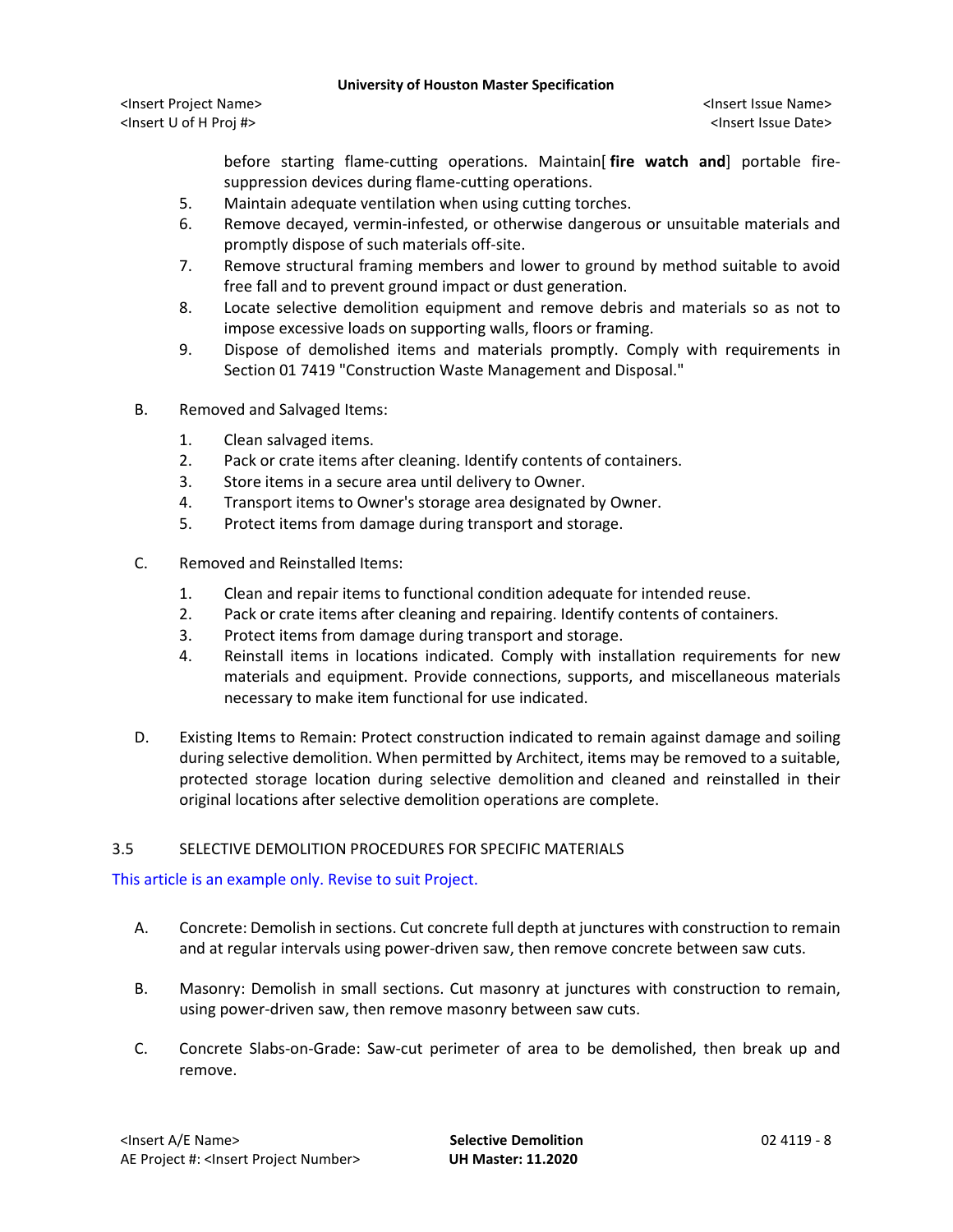<Insert Project Name> <Insert Issue Name> <Insert U of H Proj #> <Insert Issue Date>

D. Resilient Floor Coverings: Remove floor coverings and adhesive according to recommendations in RFCI's "Recommended Work Practices for the Removal of Resilient Floor Coverings." Do not use methods requiring solvent-based adhesive strippers.

If needed, insert requirements for other types of finishes.

Revise "Roofing" Paragraph below to suit Project. Replace generic Section title with actual type of roof membrane, such as "Built-up Asphalt Roofing."

- E. Roofing: Remove no more existing roofing than what can be covered in one day by new roofing and so that building interior remains watertight and weathertight. See Section <**Insert Section number**> "<**Insert Section title**>" for new roofing requirements.
	- 1. Remove existing roof membrane, flashings, copings, and roof accessories.
	- 2. Remove existing roofing system down to substrate.

If needed, insert requirements for other materials, products, equipment, and services.

## 3.6 DISPOSAL OF DEMOLISHED MATERIALS

- A. General: Except for items or materials indicated to be recycled, reused, salvaged, reinstalled, or otherwise indicated to remain Owner's property, remove demolished materials from Project site and legally dispose of them in an EPA-approved landfill.
	- 1. Do not allow demolished materials to accumulate on-site.
	- 2. Remove and transport debris in a manner that will prevent spillage on adjacent surfaces and areas.
	- 3. Remove debris from elevated portions of building by chute, hoist, or other device that will convey debris to grade level in a controlled descent.
	- 4. Comply with requirements specified in Section 01 7419 "Construction Waste Management and Disposal."
- B. Burning: Do not burn demolished materials.
- C. Disposal: Transport demolished materials off Owner's property and legally dispose of them.

# 3.7 CLEANING

A. Clean adjacent structures and improvements of dust, dirt, and debris caused by selective demolition operations. Return adjacent areas to condition existing before selective demolition operations began.

## 3.8 SELECTIVE DEMOLITION SCHEDULE

Retain this article if Drawings do not show all selective demolition notes and lists.